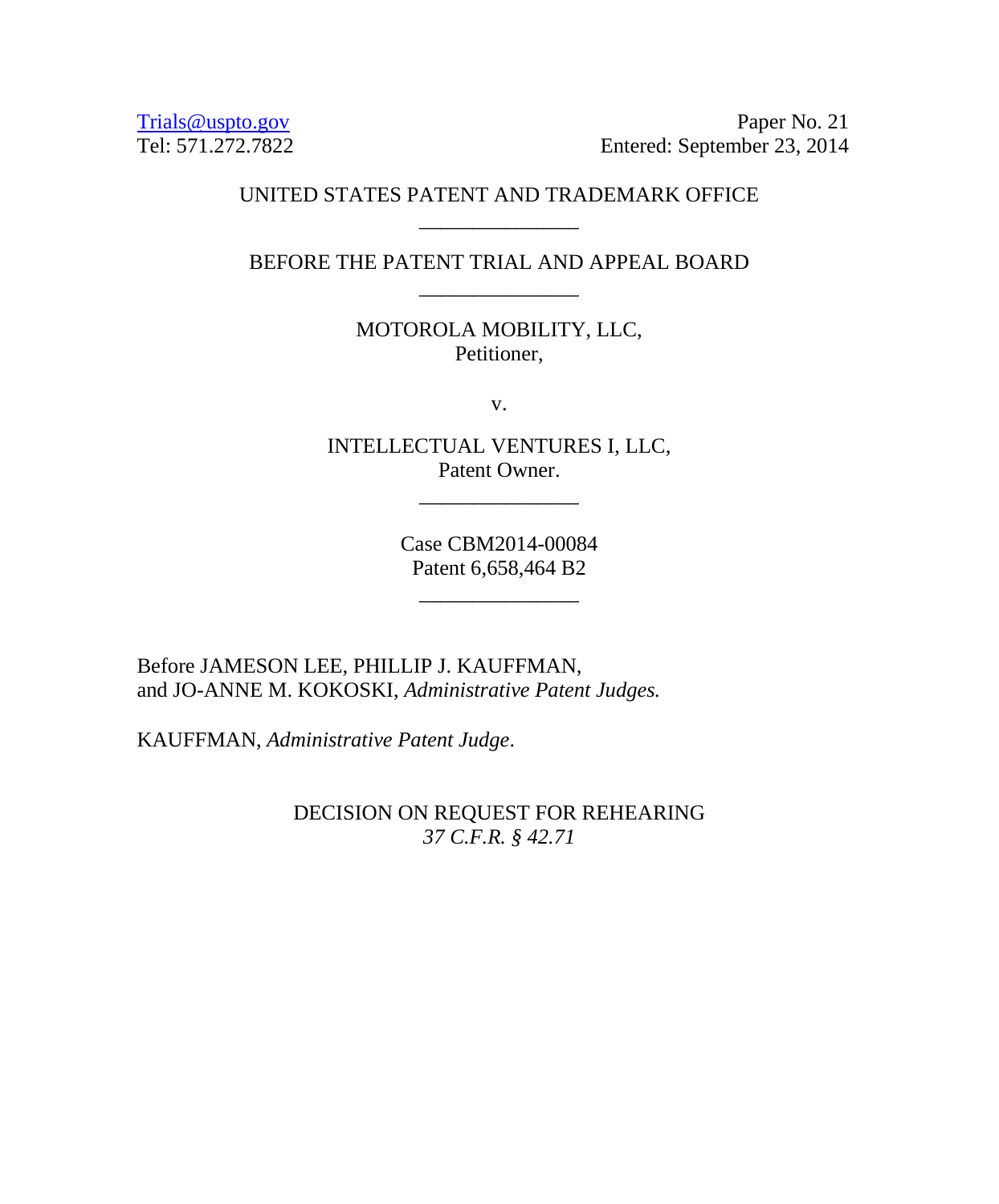### I. INTRODUCTION

Petitioner, Motorola Mobility, LLC, filed a revised Petition requesting a Covered Business Methods Review of claims 1, 8, 16, and 17 of U.S. Patent No. 6,658,464 B2 (iss. Dec. 2, 2003) (Ex. 1001, "the '464 patent"). Paper 7 ("Pet."). Patent Owner, Intellectual Ventures I, LLC, filed a Preliminary Response. Paper 16. The Board denied institution of a Covered Business Methods Review because Petitioner failed to adequately demonstrate that the '464 patent is a covered business method patent. (Paper 18, "Decision"). Petitioner filed a Request for Rehearing asking that the Board reconsider its decision not to institute. Paper 20 ("Req. Reh'g") at 1. For the reasons that follow, the Request is *denied*.

#### II. STANDARD OF REVIEW

When reconsidering a decision on institution, the Board reviews the decision for an abuse of discretion. 37 C.F.R. § 42.71(c). An abuse of discretion may be determined if a decision is based on an erroneous interpretation of law, if a factual finding is not supported by substantial evidence, or if the decision represents an unreasonable judgment in weighing relevant factors. *Star Fruits S.N.C. v. United States*, 393 F.3d 1277, 1281 (Fed. Cir. 2005); *Arnold P'ship v. Dudas*, 362 F.3d 1338, 1340 (Fed. Cir. 2004); *In re Gartside*, 203 F.3d 1305, 1315-16 (Fed. Cir. 2000). The party requesting rehearing has the burden of showing the decision should be modified, and must identify the matters believed to be misapprehended or overlooked by the Board and the place in the record where it previously addressed each matter it submits for review. 37 C.F.R. § 42.71(d).

2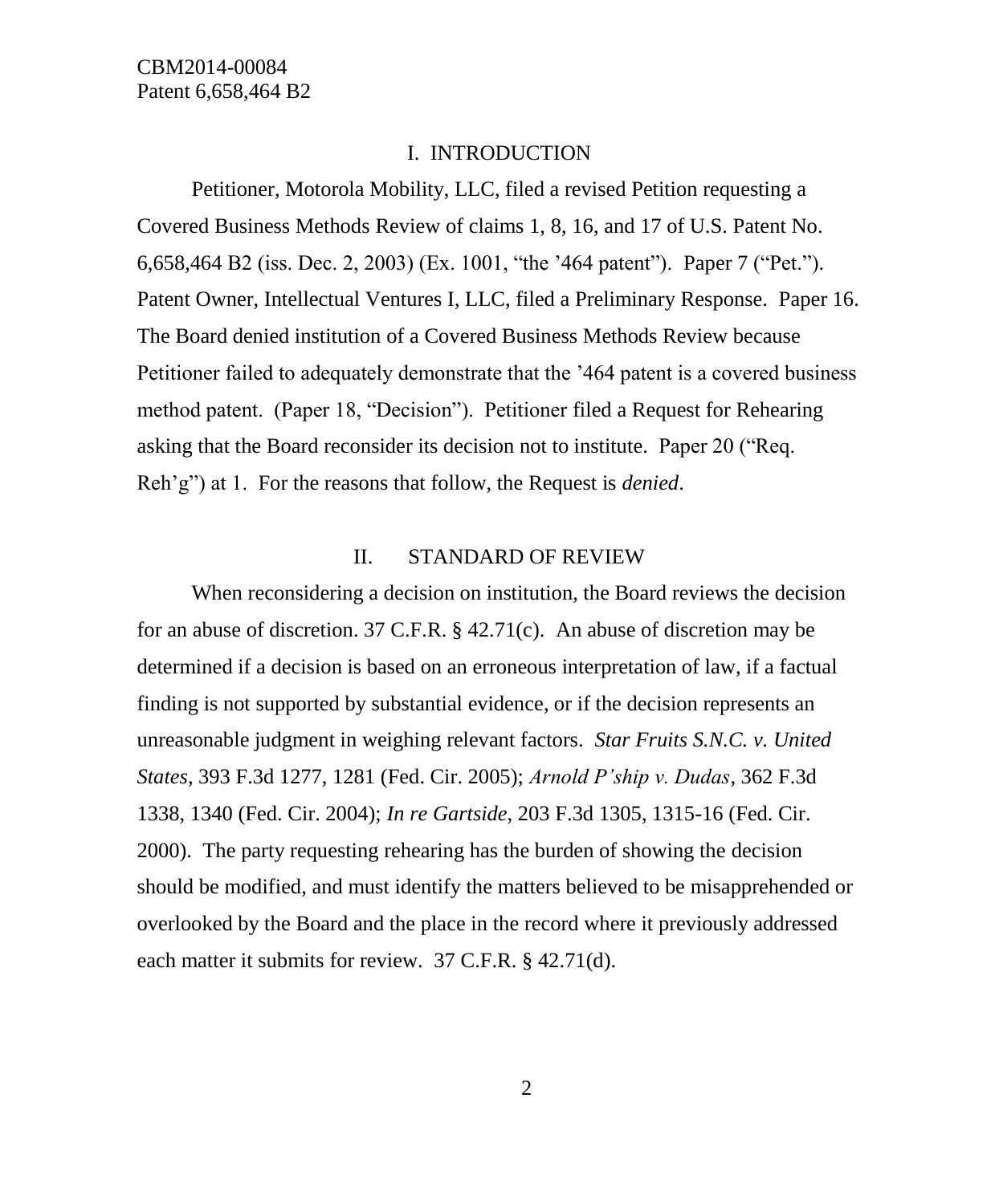#### III. ANALYSIS

Petitioner proffers four contentions is support of the assertion that our Decision contains an abuse of discretion. First, Petitioner contends the Board considered only pages 8-10 of the Petition, and overlooked the sections of the Petition demonstrating that the subject matter recited in the challenged claims of the '464 patent, "is neither novel nor non-obvious." Req. Reh'g 2-3 (citing the Petition at pages 37-73 as an example of an overlooked section). Second, Petitioner contends that the Board misapprehended or overlooked argument and evidence related to the "selecting" and "storage" steps of the claims, and even absent that argument and evidence, reciting a known technology does not render a method a "Technological Invention" even if the method itself is not novel. Req. Reh'g. 3-4. Third, Petitioner contends that they are not required to show that the claims do not solve a technical problem. Req. Reh'g. 4–6. Fourth, Petitioner contends that the Board misapprehended or overlooked that a software product is an apparatus. Req. Reh'g.  $6-8$ .

Petitioner's first three contentions are premised on the interpretation that Petitioner need only demonstrate one of the two prongs of the technological invention inquiry is not met in order to demonstrate that a patent is not a technological invention under 37 C.F.R. § 42.301(b). Req. Reh'g. 4-6. Specifically, Petitioner contends it is sufficient to demonstrate either, (1) that the claimed subject matter as a whole does not recite a technological feature that is novel and unobvious over the prior art, or (2) that the claimed subject matter does not solve a technical problem using a technical solution. *Id*. (asserting our Decision incorrectly suggests Petitioner must prove both prongs are not met). Petitioner goes on to contend that under 37 C.F.R. 42.301(b), "[a] claim that is not novel and unobvious is not directed

3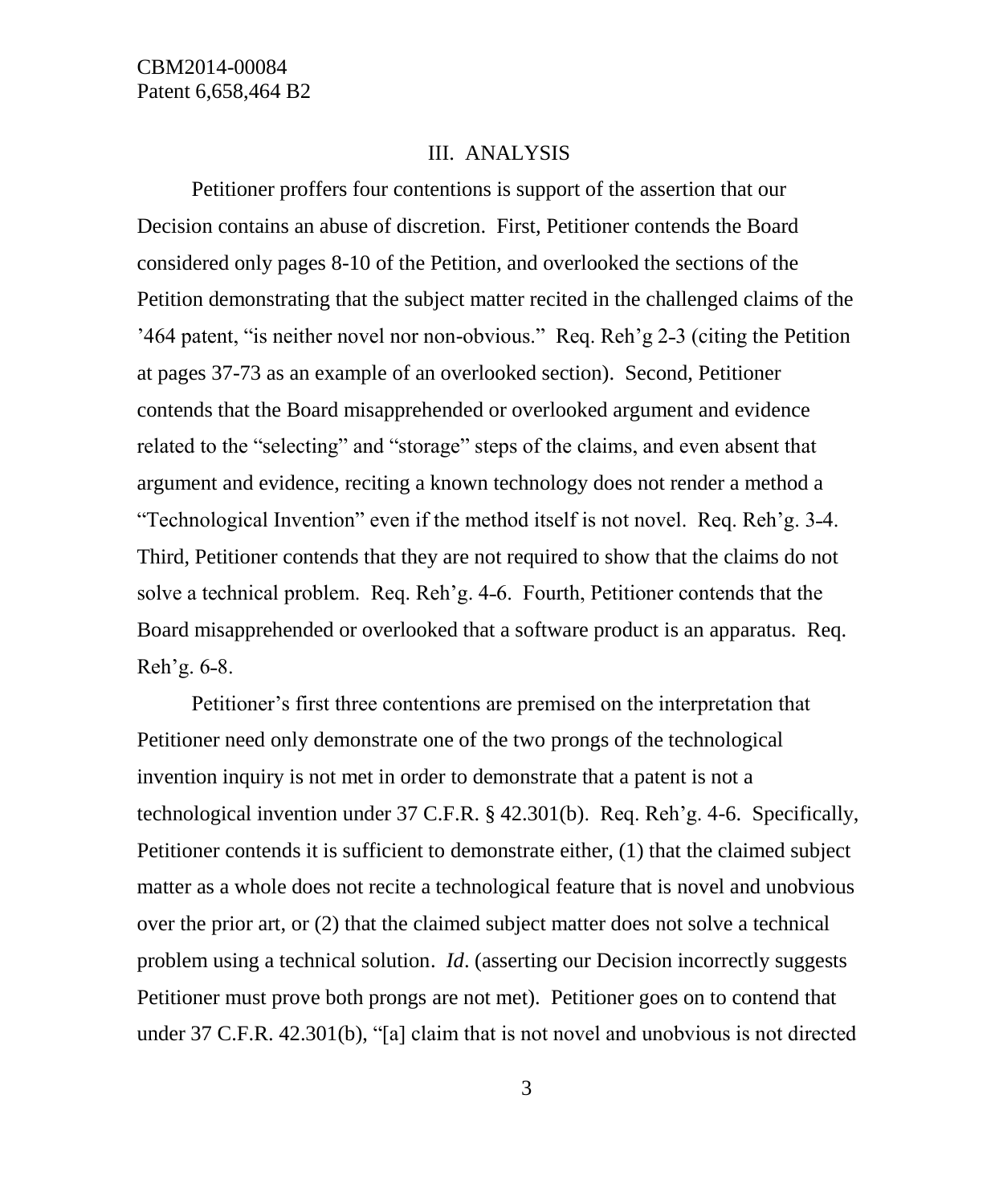## CBM2014-00084 Patent 6,658,464 B2

to a technological invention." *Id.* at 3 (citing 37 C.F.R. 42.301(b)), 4. In sum, Petitioner contends that under the first prong of the test, proving that the challenged claims are unpatentable (not novel and unobvious) demonstrates that the '464 patent is not a technological invention. This contention implicitly concedes that Petitioner has not shown that the '464 patent does not solve a technical problem using a technical solution (second prong).

Petitioner's argument interprets incorrectly both our decision and the first prong of the technological invention inquiry. First, our decision did not require Petitioner to demonstrate both prongs of the technological invention inquiry were not met. Rather, because we determined that Petitioner did not demonstrate sufficiently that the claimed subject matter as a whole does not recite a technological feature that is novel and unobvious over the prior art (the first prong), we then of necessity addressed whether Petitioner had demonstrated that the claimed subject matter does not solve a technical problem using a technical solution (the second prong). Dec. 3-8; *see also* 37 C.F.R. § 42.301 (stating that "the following [prongs] one and two] will be considered").

Second, we disagree with Petitioner's interpretation that the first prong of the technological invention inquiry under 37 C.F.R. § 42.301(b) only requires that the claim is novel and unobvious. *See* Req. Reh'g. 4-6. Such interpretation effectively removes the technological invention exception to covered business methods patents. The proper inquiry under 42.301(b) is whether the claimed subject matter as a whole recites a technological feature that is novel and unobvious over the prior art, not whether the challenged claims are novel and unobvious over the prior art. The only portion of the Petition addressing whether a claim as a whole recites a technological

4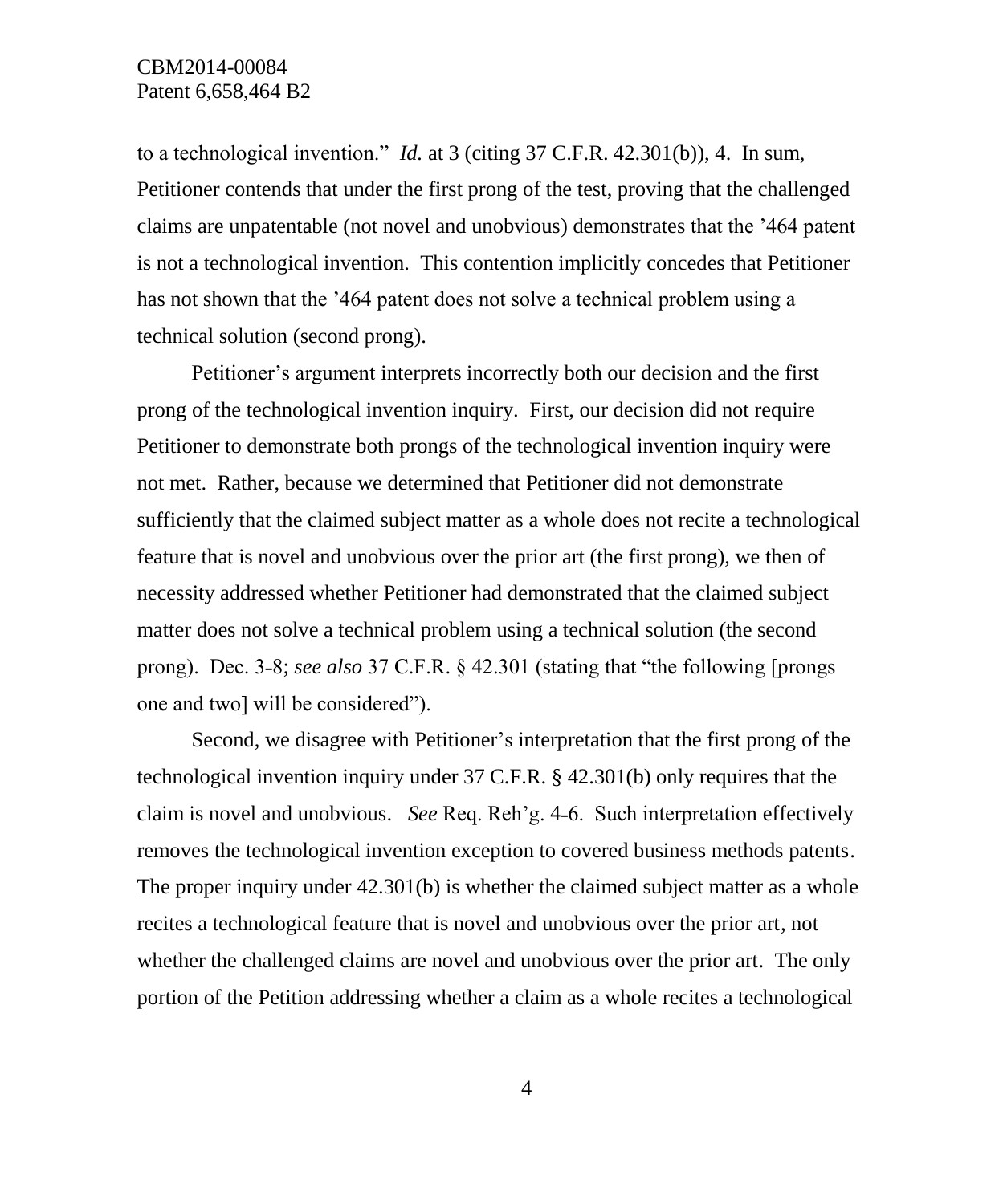$\overline{a}$ 

feature was addressed in our Decision.<sup>1</sup> See Dec. 3-8 (citing Pet. 8-10). The portion of the Petition that Petitioner contends the Board overlooked or misapprehended addresses only whether the challenged claims are novel and unobvious over the prior art, and does not address whether the claimed subject matter as a whole recites a technological feature. *See* Req. Reh'g 1˗5 (citing Pet. 37-73). For these reasons, Petitioner's first three contentions do not demonstrate an abuse of discretion in our decision.

Petitioner's fourth contention, namely, that the Board misapprehended or overlooked that a software product is an apparatus, is also unpersuasive. Req. Reh'g. 6-8 (quoting the Decsion at 6). The portion of our Decision that Petitioner refers to points out that the Petition asserted a computer and network were well known, while in contrast claim 1 is directed to a software product "for use at a user station." Dec. 5. Indeed, a computer and a network are not positively recited in claim 1; rather, the claimed subject matter is a software product capable of use with a computer ("user station") and a network ("communications network"). $2$  The claimed software product comprises computer executable instructions that when executed by the processor carry out certain enumerated instructions. *See* Ex. 1001, 60: 39˗55. The point of the Decision is that Petitioner focuses on whether a computer and network were well-known, and Petitioner fails to focus on the claimed subject matter as is required. *See* Dec. 6-7 (elaborating on the Petition's failure to address the claimed subject matter); *see also* Dec. 3 (stating that whether a patent is a covered business method patent under 37 C.F.R. § 42.301(a) focuses on the

<sup>&</sup>lt;sup>1</sup> Pages 8-10 of the Petition are Section IV.B., entitled, *One or More Claims of the '464 Patent is Not Directed to a "Technological Invention*."

<sup>&</sup>lt;sup>2</sup> Parenthetical quotes to the nomenclature of claim 1. Ex. 1001, 60:39, 46-47.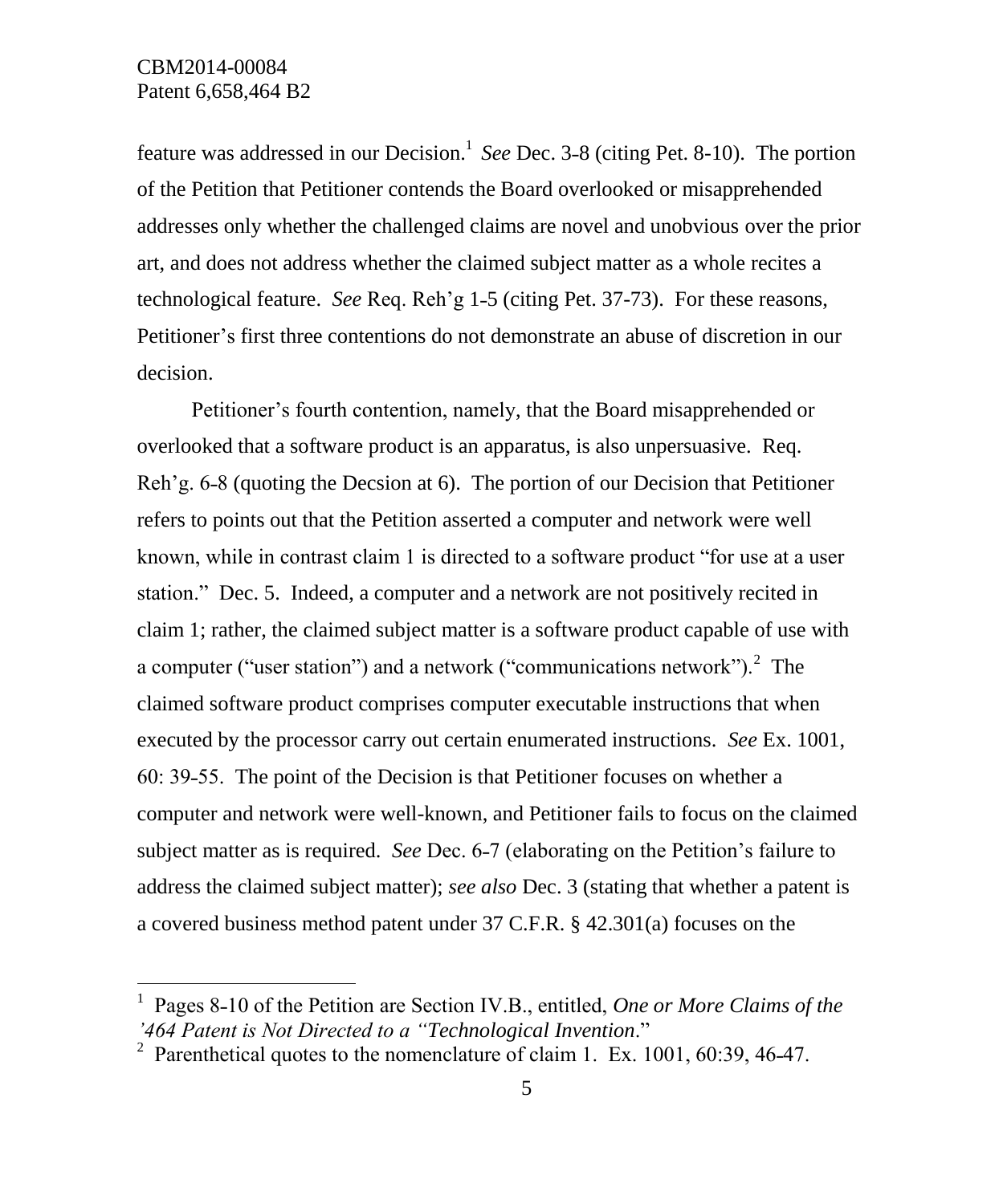CBM2014-00084 Patent 6,658,464 B2

claimed method or apparatus).

Consequently, Petitioner has not identified any matter overlooked or misapprehended by our Decision that demonstrates an abuse of discretion.

## IV. CONCLUSION

For the foregoing reasons, Petitioner has not demonstrated that the Board abused its discretion in denying a Covered Business Method Review of claims 1, 8, 16, and 17 of the '464 patent. Accordingly, Petitioner's Request for Rehearing is *denied*.